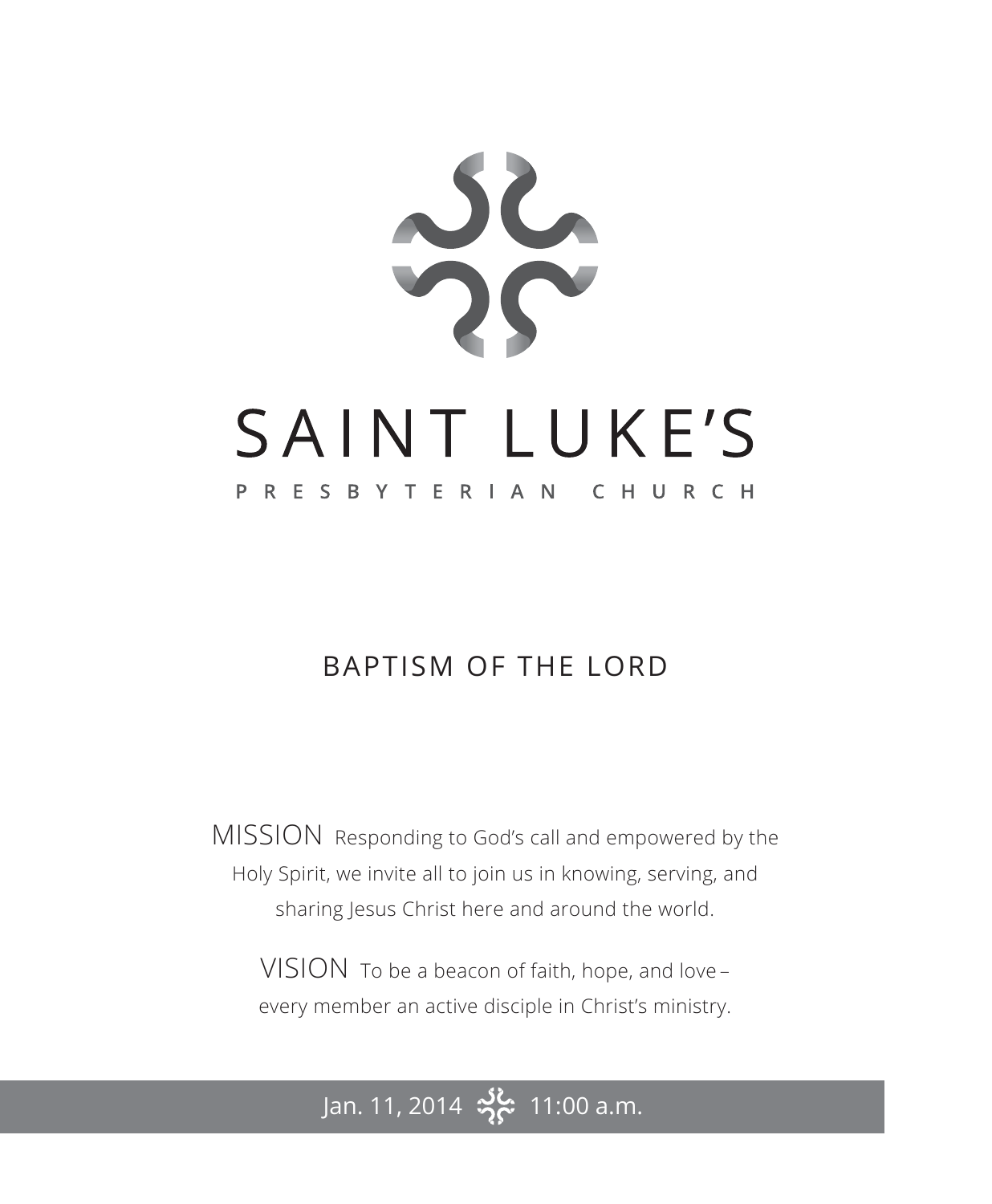

1978 Mount Vernon Road • Dunwoody, Georgia 30338 770.393.1424 • www.slpres.org

## **January 11, 2015**

Baptism of the Lord

#### **Liturgical Color:** White

*White is used on days we celebrate the redemptive work of Jesus Christ, such as Christmas, Easter and Communion Sundays.*

## **SUNDAY SCHEDULE**

**8:30 a.m.** Chapel Communion Service **9:30 a.m.** Sunday School **11:00 a.m.** Sanctuary Worship Service *Nursery available at all services & Sunday School*

## **SERVING TODAY**

| Acolytes Supervisor, Cailin Thelen<br>Bible Bearer Elliott McGoldrick<br>Candle Lighter Catherine Kitchens    |
|---------------------------------------------------------------------------------------------------------------|
| <b>Chancel Guild</b> Brid & Tricia Igleheart                                                                  |
| <b>Continental Breakfast</b> The teachers of<br>Saint Luke's Little Saints<br>Preschool & Kindergarten (SLLS) |
| Nursery SLLS Teachers                                                                                         |
|                                                                                                               |
| <b>Sound CrewBrad Troha</b>                                                                                   |
| Bob Joyner; Jan Kilgore; Tanner Elliot; Ross Clay                                                             |

#### **WELCOME, GUESTS!**

We are delighted you are worshiping with us!

**DURING** the Welcome, please print the requested information on the Friendship Pad and pass the Friendship Pad down the pew.

**AFTER** the worship service, please join Deacon Sarah Caverhill, Elder Samantha Holley, and our Pastors in the Narthex (Sanctuary lobby). They will answer questions and provide you with a Guest Packet and a loaf of freshly-baked bread.

**FOR MORE** information about our programs, ministries or membership, please contact one of our Pastors at 770.393.1424.

## **THAT ALL MAY WORSHIP**

**ASSISTIVE** hearing devices, large print hymnals, large print bulletins and pew cushions are available. Please contact an usher for further assistance.



**CHILDREN** are a precious part of our church family, and we encourage all families to include them in worship. Worship notebooks are available on the back ledges of the sanctuary for preschool and elementary ages, and we invite all children to walk up for an age-appropriate message during "Tell Us Our Story" each week. After that time children are welcome to remain in worship, to play and hear a Bible story in child care (PreK and younger), or to learn more about our worship traditions in Faithful Friends (for K, 1st and 2nd grades).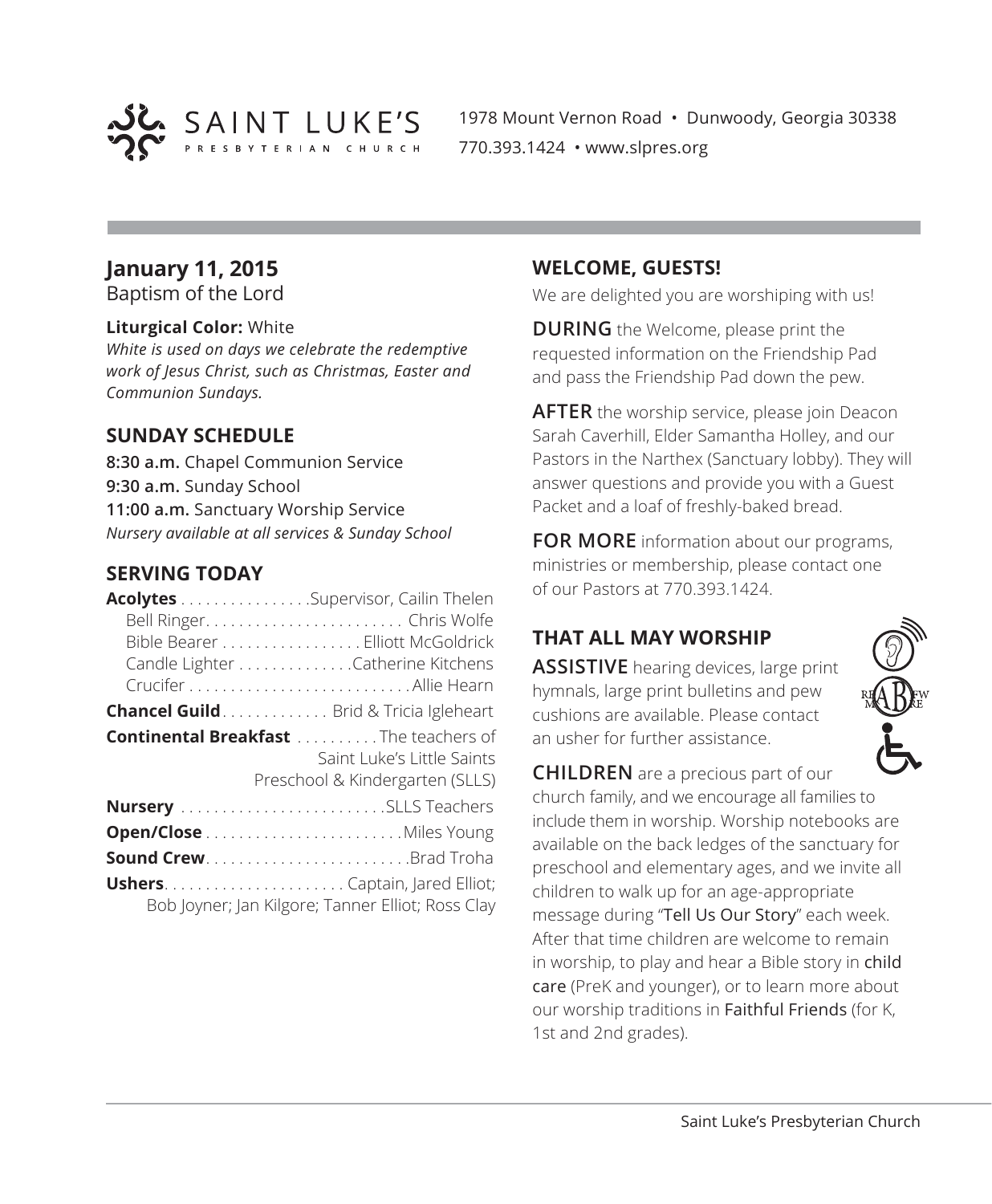## **In Preparation for Worship**

No matter how fancy and metaphysical a doctrine sounds, it was a human experience first. Unless you can somehow participate yourself in the experience that lies behind a doctrine, simply to subscribe to it doesn't mean much. Sometimes, however, simply to subscribe to a doctrine is the first step toward experiencing the reality that lies behind it. *Frederick Buechner*

## **Gathering Prayer**

**Prelude** Where He Leads Me, I Will Follow *John Norris*

## **Welcome & Passing of the Peace**

Leader: May the peace of Christ be with you. **People: And also with you.**

## **Minute for PW Sandwich Project Contract Accord Project** Jenny Burroughs

သိုင်္

## **Call to Worship** \*

| Leader: | God anointed Christ to console the afflicted                  |
|---------|---------------------------------------------------------------|
| People: | We have come to worship the Lord our Comforter!               |
| Leader: | God anointed Christ to emancipate the enslaved.               |
| People: | We have come to worship the Lord our Liberator!               |
| Leader: | God anointed Christ to bind up the wounded.                   |
| People: | We have come to worship the Lord our Healer!                  |
| Leader: | God anointed Christ to deliver the troubled.                  |
| All:    | We are here to worship the Lord, our Savior and our Redeemer! |
|         |                                                               |

\* Hymn #495

**Hymn #495** We Know that Christ is Raised *ENGELBERG*

## **Call to Confession**  \*

Leader: The Lord be with you. **People: And also with you.**

Leader: Let us pray.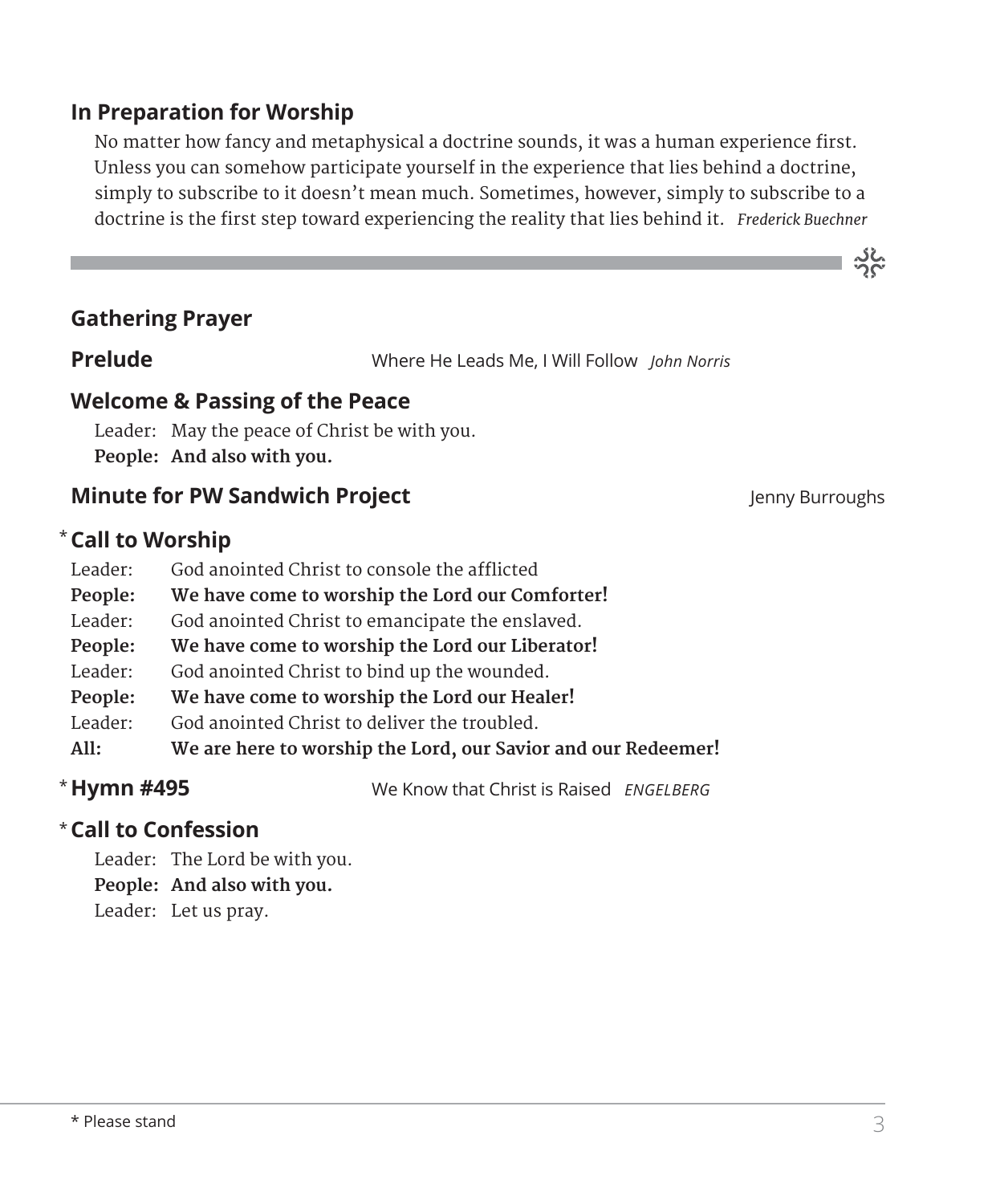## **Prayer of Confession**  \*

 **We come, O God, as those whom Your Son has called to recognize our relationship with You. Sealed in the waters of our baptism, we confess the many times we do not choose to be identified as Your children – or as Christ's disciples. Our behavior in faith does not match our unique status as Christ's "called forth ones." He calls us to follow Him, yet we often balk at the path He wants us to take; uncomfortable with His choices for us. Cleanse us again and again we pray, wash away our fear and our pride and once again place us in position to give our lives in service to You and to our Lord and Master… we ask through your Son's holy name...** *(time of silent confession)*

Leader: Lord, in Your mercy, **All: Hear our prayer, Amen.**

## **Assurance of Forgiveness** \*

## **Example 2 Song of Praise** Gloria Patri

 **Glory be to the Father, and to the Son, and to the Holy Ghost; as it was in the beginning, is now, and ever shall be, world without end. Amen. Amen.**

## **Tell Us Our Story Phil Brown**

 Parents may take their young children (through PreK) to our nursery. Parents of children in K, 1st or 2nd grade may take them to the Narthex and fill out a **Faithful Friends** name tag, provided a child authorization form is on file. If a form is not on file, parents should take their Faithful Friend to The Harbor, Rm. 213.

## **Morning Prayer & The Lord's Prayer**

 **Our Father Who art in heaven, hallowed be Thy name. Thy kingdom come, Thy will be done, on earth as it is in heaven. Give us this day our daily bread; and forgive us our debts, as we forgive our debtors; and lead us not into temptation, but deliver us from evil. For Thine is the kingdom and the power and the glory, forever. Amen.**

**Anthem** Awake, Awake to Love and Work Chancel Choir *arr. Gordon Young*

Awake, awake to love and work! The lark is in the sky; the fields are wet with diamond dew; the world's awake to cry their blessings on the Lord of life, as he goes meekly by.

Come, let thy voice be one with theirs, shout with their shout of praise; see how the giant sun soars up, great Lord of years and days! So let the love of Jesus come and set thy soul ablaze.

To give and give, and give again, what God hath given thee; to spend thyself nor count the cost; to serve right gloriously the God who gave all worlds that are, and all that are to be. *Geoffrey Studdert-Kennedy*

## **Old Testament Reading** Isaiah 61:1-4; page 650 **Isabel 2016** Linda Elliot

Leader: The Word of the Lord. **People: Thanks be to God.**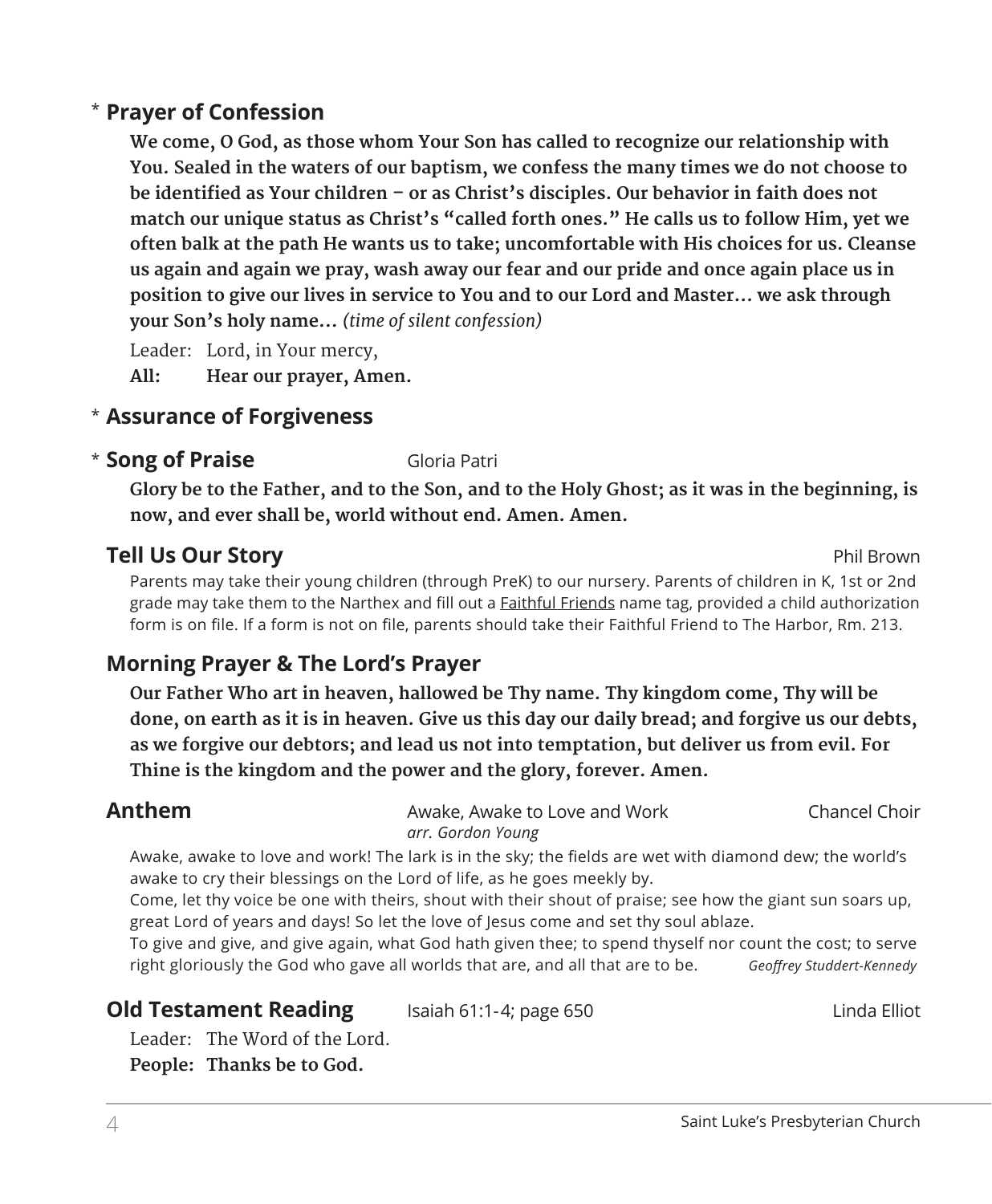| <b>New Testament Reading</b>                               | Mark 1:4-11; page 32            |             |
|------------------------------------------------------------|---------------------------------|-------------|
| Leader: The Word of the Lord.<br>People: Thanks be to God. |                                 |             |
| <b>Sermon</b>                                              | Hocus Pocus?                    | Steve Vance |
| * Hymn #63                                                 | As with Gladness Men of Old DIX |             |

## \* **Affirmation of Faith** *Heidelberg Catechism*

**We affirm that we belong "body and soul, in life and in death—not to ourselves but to our faithful Savior, Jesus Christ, who at the cost of His own blood has fully paid for all our sins and has completely freed us from the dominion of the devil; that He protects us so well that without the will of our Father in heaven not a hair can fall from our head; indeed, that everything must fit His purpose for our salvation. Therefore, by His Holy Spirit, He also assures us of eternal life, and makes us wholeheartedly willing and ready from now on to live for Him." Amen.**



## \* **Prayer of Dedication**

\* Hymn (see next page)

**Hymn** *(see next page)* Wash, O God, Your Sons and Daughters

- \* **Benediction**
- \* Choral Blessing

**Choral Blessing** Go, My Children, with My Blessing *AR HYD Y NOS* Chancel Choir Go, my children, with my blessing, never alone. Waking, sleeping, I am with you, you are my own. In my love's baptismal river I have made you mine forever. *(Jaroslav Vajda)*

\* Postlude

**Postlude** Lead On, O King Eternal *Henry Smart*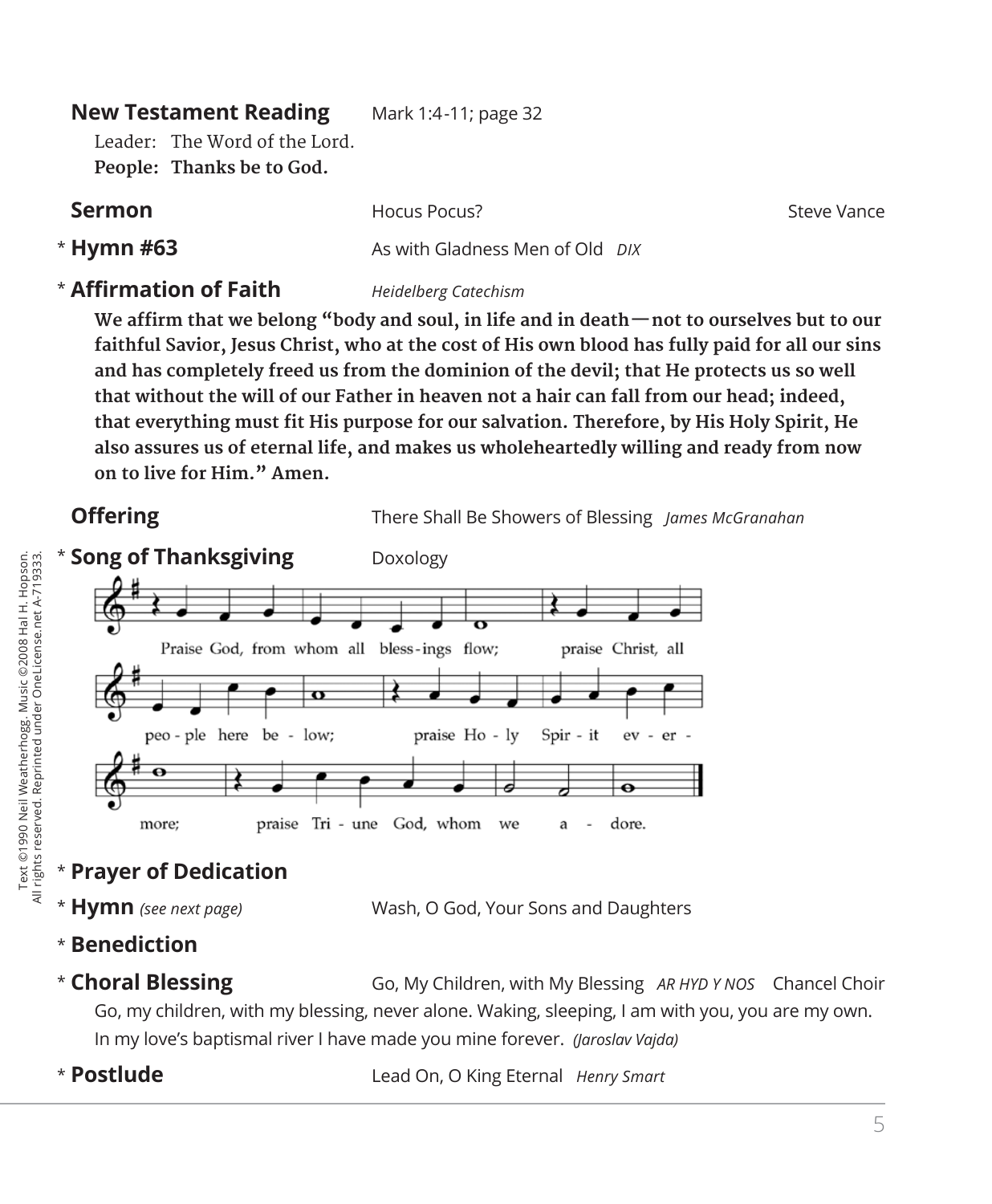Wash, O God, Your Sons and Daughters *BEACH SPRING*



This text incorporates many of the images associated with the water of baptism in the Thanksgiving Over the Water in The Book of Common Worship, especially nourishment, the calling forth of life, cleansing and renewal, freedom from bondage, and sharing in Christ's resurrection.

WORSHIP NOTE: The piano arrangements in today's service are by Victor Labenske written in a Celtic style.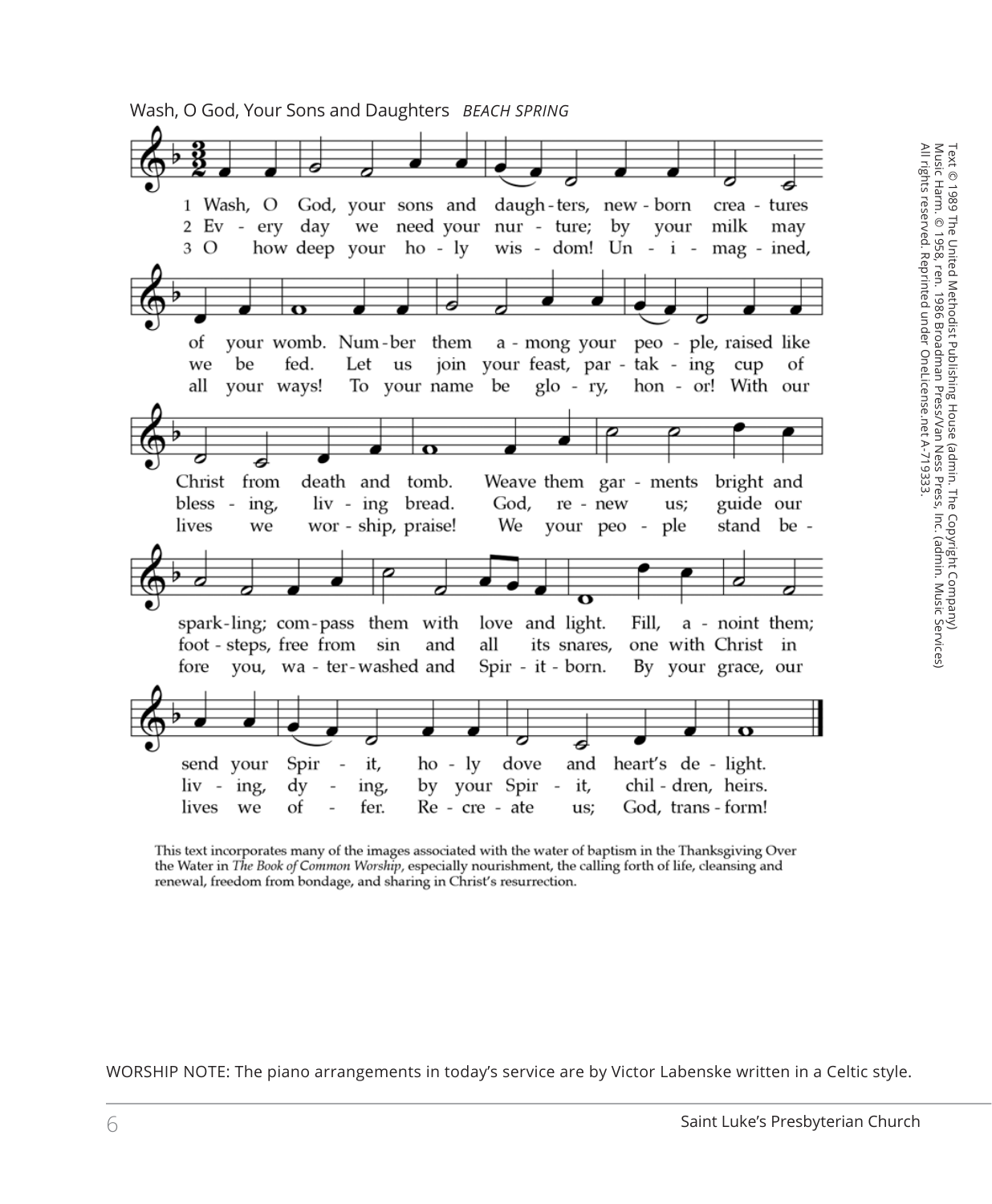**CHERUB CHOIR** rehearsals resume Wed., January 14th at 5:15pm.

**GIVE THE GIFT OF MUSIC** Consider donating one or more copies of the new Presbyterian hymnal, *Glory to God,* in honor or memory of loved ones as a unique and meaningful Christmas gift. The cost is \$20 per hymnal, and it is an enduring way to contribute to the worship and musical life of this congregation for years to come. Contact Liz Catlett or Clair Maxwell in the church office to make your contributions, and plan to be a part of the hymnal dedication and celebration Feb. 8...

**HYMN FESTIVAL** Feb. 8, 4 p.m. Be a part of congregational history as we dedicate the new Presbyterian Hymnals for use in worship. Learn about the structure and theology of how the hymnal was constructed and the hymns included from traditional to new. Choir and organ with instruments lead congregational singing in this music-focused service.

**FRIENDS OF MUSIC** We gratefully appreciate your financial support of the Celebrate the Arts concert series at any level. If you would like to make a contribution and become a Friends of Music patron, please contact Clair for more information or donate online at slpres.org.

Celebrate the Arts Presents: **ORGAN RECITAL AND PIPE ORGAN DEDICATION** on **MARCH 1** Our newly refurbished pipe organ console and revoiced pipework will be showcased in recital for the first time by Alan Morrison, the Head of the Organ Department at Curtis Institute of Music in Philadelphia and Westminster Choir College in Princeton, NJ. Invite your friends and make plans to attend. Child care will be provided.

## **Adult Ministry**

Shannon Dill: shannondill@slpres.org / 770.393.1424 ext. 229

| <b>ADULT SUNDAY SCHOOL CLASSES</b> meet |              |  |  |
|-----------------------------------------|--------------|--|--|
| most Sundays from 9:30-10:30 a.m.       |              |  |  |
| The Story of the Bible                  | Rm 145       |  |  |
| FINCH (Families in Christ)              | Rm 203       |  |  |
| Seasons of the Spirit                   | Rm 231 & 233 |  |  |
| <b>Faith Foundations</b>                | Rm 232       |  |  |
| Soul Food                               | Rm 234 & 236 |  |  |
|                                         |              |  |  |

**DISCIPLE IV CLASS** Tuesdays from 7-9 p.m. in the Session room.

**FRIDAY MORNING MEN'S BIBLE STUDY**  Fellowship and Bible study every Fri. from 6:40-8 a.m. in the Parlor with Dan Joyce.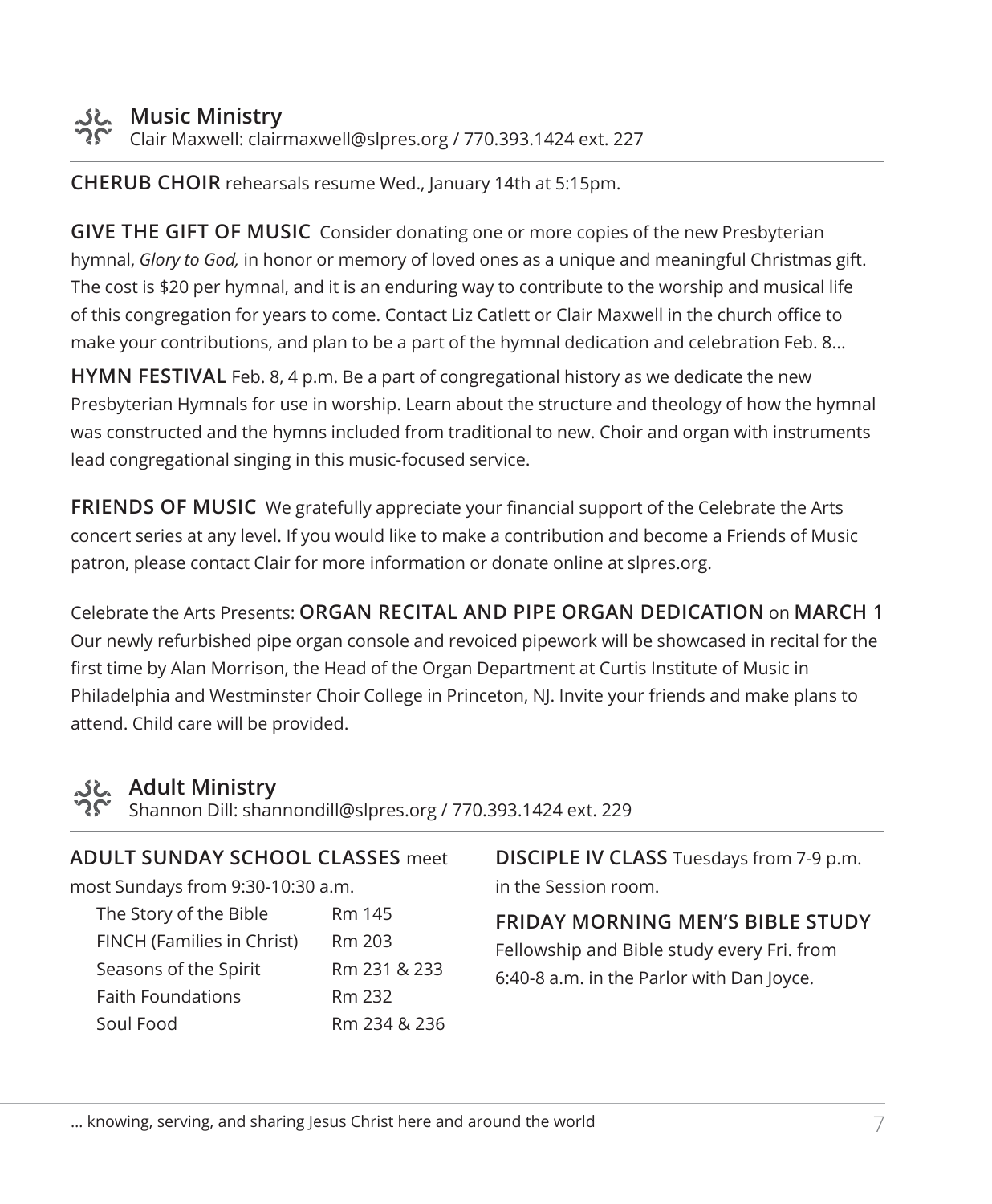**FEAST RESUMES THIS WED., JAN. 14,** and it's "FEAST Friends Night'! Bring someone new and their dinner is free. Please RSVP. More details are in the brochures in the lobby or at slpres.org.

**VALENTINE BOXES** will be sent to our college students, family members in the military, and those ministered to by the Visiting Care Team. If you'd like to include someone, submit their name and address by Feb. 1. You can help by donating candy, snack foods and/or money for postage in the box in the Parlor by Feb. 8. Individually wrapped, home-baked goods can be brought to the session room Feb. 9 & 10 by 10 a.m. For more info, contact Jan Slater: janetslater13@aol.com

**ANNUAL WOMEN'S RETREAT** is Mar. 6-8 at the Dillard House. Join us for study, fellowship, and fun. Catch up with old friends and make new ones. Come be part of this special weekend! Further details and registration info to come.

**THANK YOU** to all who stayed after church last Sunday to help 'un-decorate.' With all that help, it only took 45 minutes to get the job done! And thank you to the scouts from our Troop #764 that took the Christmas trees to the storage area and put them away for next year.

Join Saint Luke's Presbyterian Women on **Jan. 25** to make **10,000 SANDWICHES** for Atlanta homeless shelters and food kitchens. The sandwich-making starts at 9:30 a.m. in the Great Hall. This project is the single largest budget item for the PW; we appreciate any financial contributions to help defray the costs. As we've done in the past, we are also collecting donations of mittens and gloves to be handed out at the shelters in the hopes of providing some added comfort and joy. Look for the mitten box in the lobby.

**OWLS** (Older, Wiser, Loving Seniors) Jan. 27, 11:30 a.m. Daniel Solberg is an outstanding musician who plays and sings with a flair. He is the organist at Wieuca Baptist Church, teaches at Georgia State University, is a director of opera in the Atlanta area, and even has his own recording studio. You will enjoy his music and his infectious personality. See you there!

## **SAINT LUKE'S LITTLE SAINTS PRESCHOOL & KINDERGARTEN**

Today, the Continental Breakfast is served by the smiling faces of teachers at Saint Luke's Little Saints Preschool & Kindergarten (SLLS) to highlight registration month. Come meet the teachers of our fully accredited, on-site preschool and kindergarten! Registration forms are available. Also, children through Pre-K will experience "a morning at SLLS" as the SLLS teachers provide child care during the 11:00 worship service. Our website is full of information about our church weekday school program. Please call Carol Perry to schedule tours and classroom observations: 770.393.1424, x240

Registration for the 2015-2016 school year will take place in the following order: **January 20: Church Members / January 21: Current Families / January 22: New Families**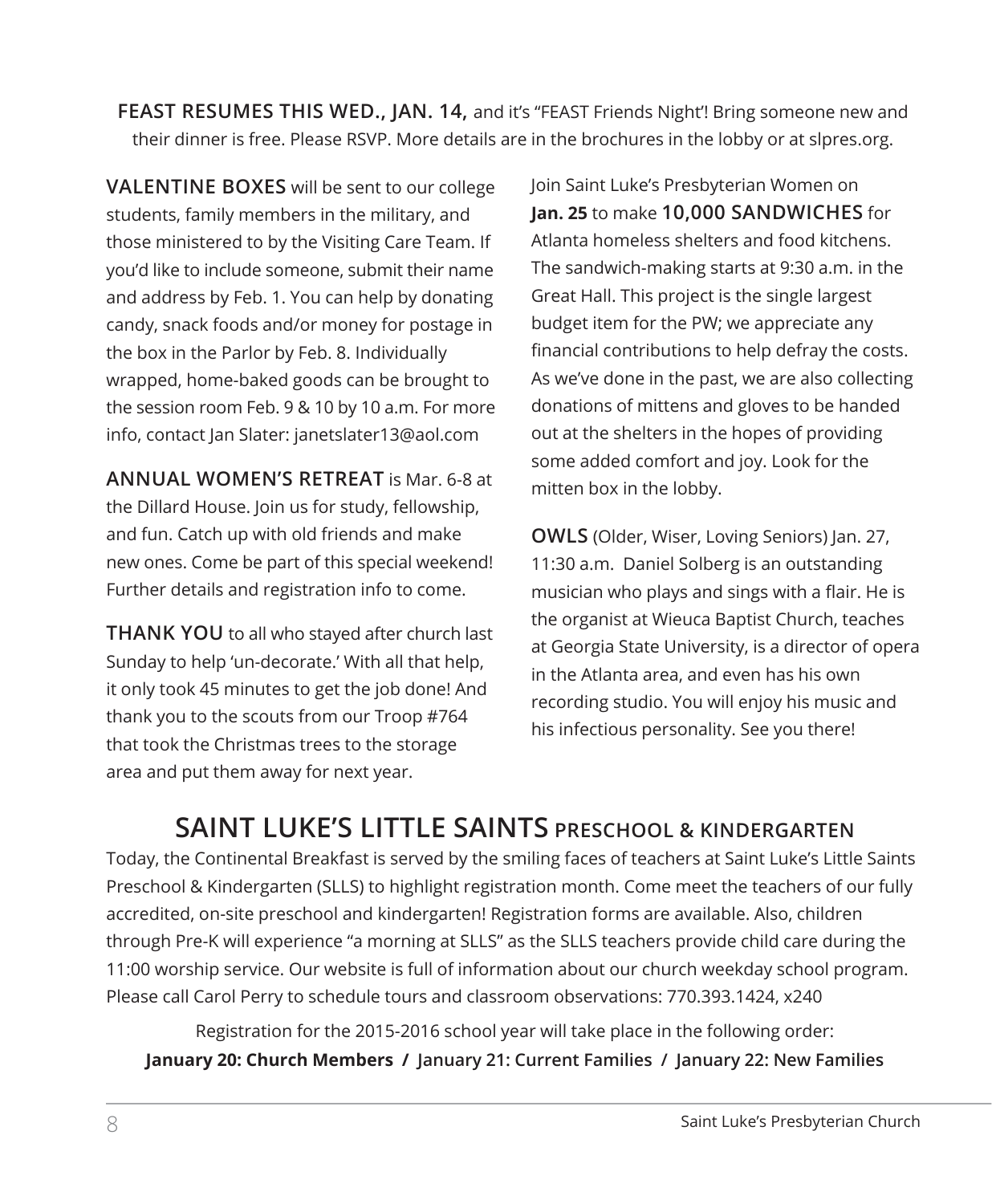# **Get Your Kilt On! Saturday, February 7 is the Tartan Trot**

The annual Tartan Trot is less than 1 month away! Proceeds from the race directly support the outreach programs at Saint Luke's. Here's how you can help:

- Sponsor Runner Registration: Sponsor get your runner registrations in ASAP so we can make sure your runners get shirts. Paper forms are at church or Sponsors can register online using a link that was emailed to you. Sponsor runners need to be registered by Jan. 19.
- Non-Sponsor Runner Registration: head to www.TartanTrot.com to register to run.
- Cakes and Pies: we give over 100 cakes and pies away to our award winners. We have people return to run just because of the baked goodies. Sign up at the table in the lobby.
- Volunteer for the Race: It takes over 120 volunteers to make this awesome event happen. Contact Krissy Williams (kcwills7104@aol.com) or sign up at the table in the lobby. Child care is provided for race volunteers by reservation only. Contact Catherine Anne Thomas to reserve your spot (cathomas@slpres.org).

## **TWO OPPORTUNITIES TO SERVE THE**

**HOMELESS** in our community each month. Please sign up your family, club, or small group on the lobby bulletin board or call Al Bridges at 770.394.6581. **1) JOURNEY NIGHT SHELTER:** Provide dinner for approx. 26 homeless men on the 4th Sun. each month. **2) INTERFAITH OUTREACH HOME (IOH):** provide and deliver meals on the 3rd Thurs. each month.

**BUY SOME, SHARE ONE** Support local food pantries by buying an extra item every time you go to the grocery store! Donations are collected in the main lobby. Donations go to the Interfaith Outreach Home (IOH) and Community Assistance Center (CAC).

**ANNUAL CHILI DINNER!** This fun, adultsonly event will be Sat., Jan. 31, 6:30 - 9 p.m. at the home of Mary and Billy Martin – make sure you save the date! Chili with all the fixings, appetizers, desserts and drinks will be provided; \$7.50 per person (pay that night). Sign-up in the lobby. Hosted by the Martins and the Cashwells.

## **FITNESS OPPORTUNITIES**

- > **CHRISTIAN DANCE PARTY** / exercise class Thurs., 7-8:00 p.m.; \$6 per class. Ciara Simone: CiaraSimone@yahoo.com / 404.454.7869.
- > **TAI CHI** Tues. & Thurs., 12:30-1:30 p.m.; \$10 per class. Sam Evans: educcons@aol.com / 678.650.2399.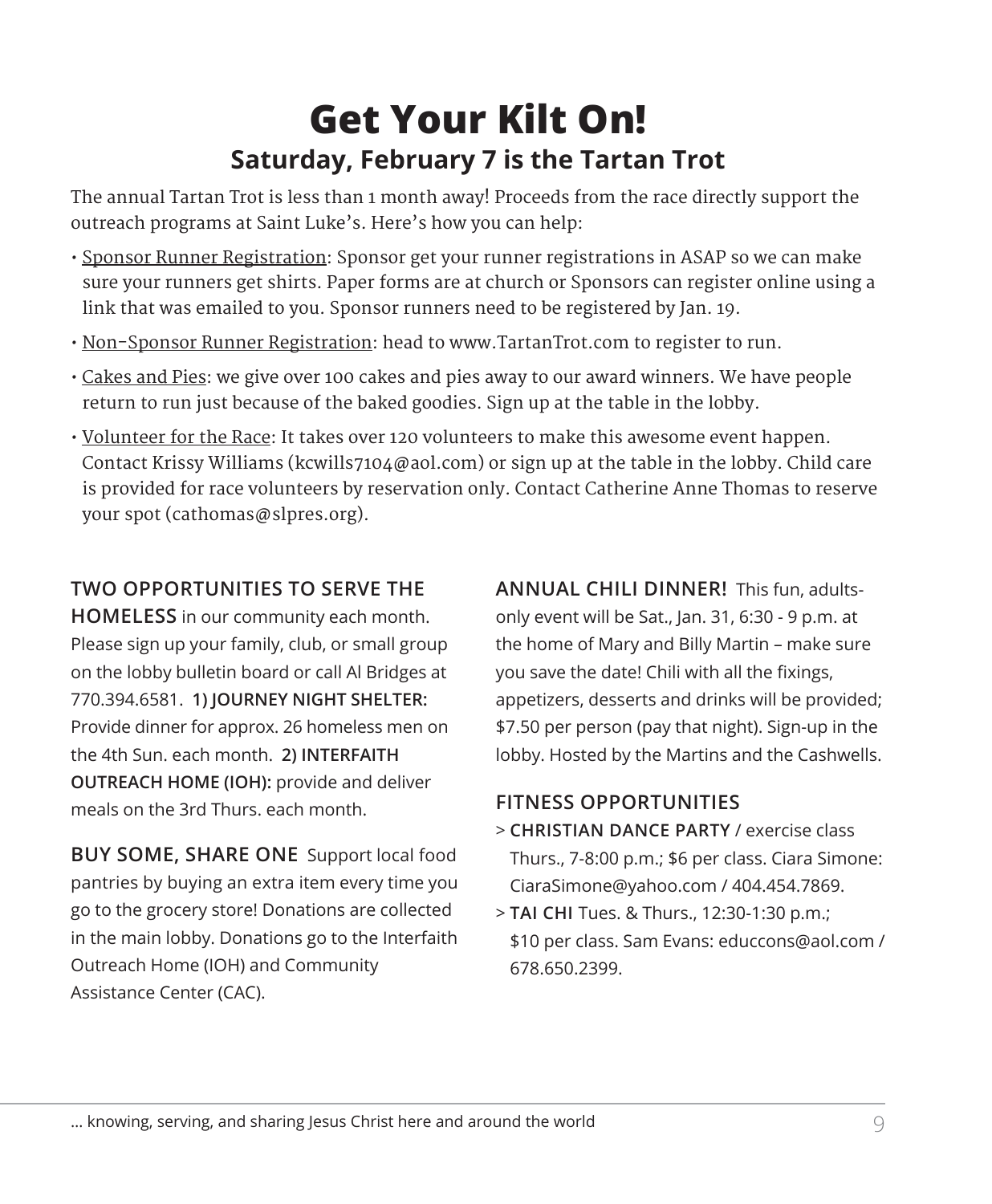**THE STEPHEN MINISTRY TEAM** wishes our Saint Luke's family a Happy and Healthy New Year. What doesn't require sacrificing, like a New Year's diet, but leaves you feeling satisfied? What doesn't require hours of heavy lifting at the gym, but lifts your spirits? If your resolutions include taking better care of yourself, resolve to find a confidential, caring, one-to-one relationship with a member of the Stephen Ministry. Stephen Leaders Shannon Dill and Laura Strange are available to make confidential referrals – please don't hesitate to call on us.

**MEAL MINISTRY** provides meals for members recovering from a surgery or illness, suffering the loss of a loved one, or celebrating a birth or adoption. If you are interested in delivering a meal or would like more info, please contact Krissy Williams: kcwills7104@yahoo.com.

**HELPING HANDS** This ministry matches short term needs (like setting up a computer, driving a member to an appointment, changing light bulbs) with available resources (your time and talents). If you can help, contact Rebecca Strickland: rebstrick@gmail.com, 404.664.5392. If you need a Helping Hand, contact your Deacon.

**FAITH & FILM** meets the 3rd Friday of each month in room 207. It's an informal opportunity to watch great movies and explore your faith through the lens of today's film culture; bring a friend! Potluck dinner at 7 p.m.; the movie starts at 7:45 p.m. Please RSVP to Cindy or Josh Nunez at breakingbread14@gmail.com or 678.230.1236.

## **JAN. 16 The Visitor**

Widowed professor Walter Vale finds himself drawn to a different rhythm when he discovers an immigrant couple squatting in his Manhattan apartment and becomes wrapped up in their lives. *(2007) PG-13*

## **FEB. 20 Heaven is For Real**

Heaven Is for Real is the true story of the 4-year-old son of a small-town Nebraska pastor who, during emergency surgery, slips from consciousness and enters heaven. When he awakes, he recounts his experiences on the other side. *(2014) PG*

## **MAR. 20 God's Not Dead**

 When college student Josh Wheaton encounters an atheistic philosophy teacher who insists that his students will only pass by admitting that God is dead, Josh dedicates himself to proving the professor wrong about God. *(2014) PG*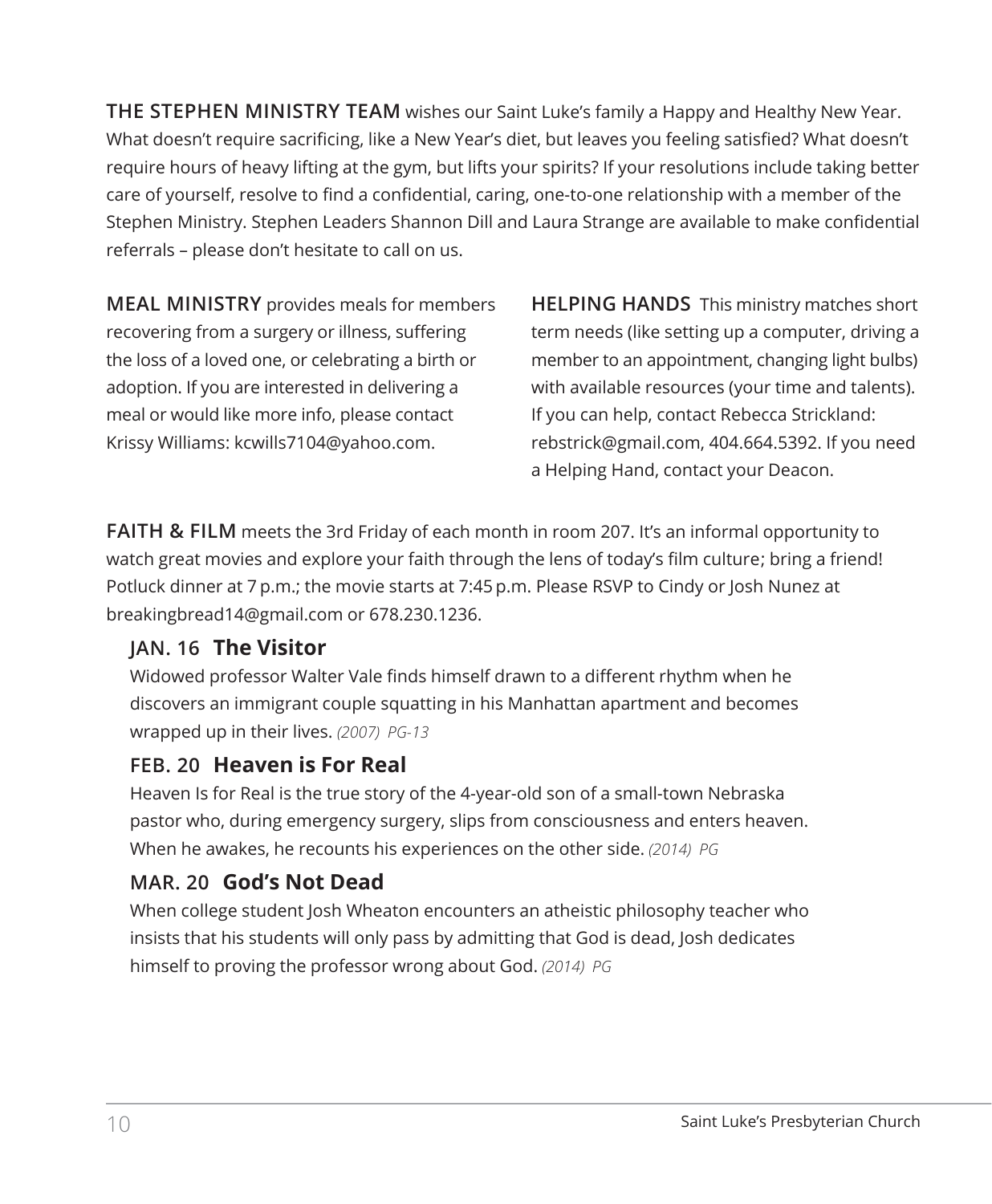Service Opportunities on Sundays

| cailinthelen@gmail.com<br>2nd-8th Graders; training required<br>SIGN UP: http://acolytes.slpres.org                                                                                                                                                  |
|------------------------------------------------------------------------------------------------------------------------------------------------------------------------------------------------------------------------------------------------------|
| triciaigleheart@gmail.com                                                                                                                                                                                                                            |
|                                                                                                                                                                                                                                                      |
| megwallace24@gmail.com<br>Bring breakfast on Sunday morning (reimbursable)<br>SIGN UP: http://breakfast.slpres.org                                                                                                                                   |
| FAITHFUL FRIENDS Catherine Anne Thomas: 770.393.1424 x228<br>cathomas@slpres.org<br>Lead our K, 1st & 2nd Graders during the 11:00 service<br>after "Tell Us Our Story." Materials & lessons provided.<br>SIGN UP: http://faithfulfriends.slpres.org |
| FLOWERS. Celeste Fischer: 404.434.8099 / Faye Cashwell: 770.409.1960<br>Flowers for the Sanctuary can be given in honor/memory of someone<br>or a special event. SIGN UP: Lobby Bulletin Board; \$80                                                 |
| megwallace24@gmail.com<br>SIGN UP: http://greeter.slpres.org                                                                                                                                                                                         |
| wayneradloff@gmail.com                                                                                                                                                                                                                               |
| kammererj@bellsouth.net                                                                                                                                                                                                                              |
| SOUND & VIDEO Roby Price: 770.393.1424 x244<br>RobyPrice@slpres.org<br>Training required<br>SIGN UP: http://soundcrew.slpres.org                                                                                                                     |
|                                                                                                                                                                                                                                                      |